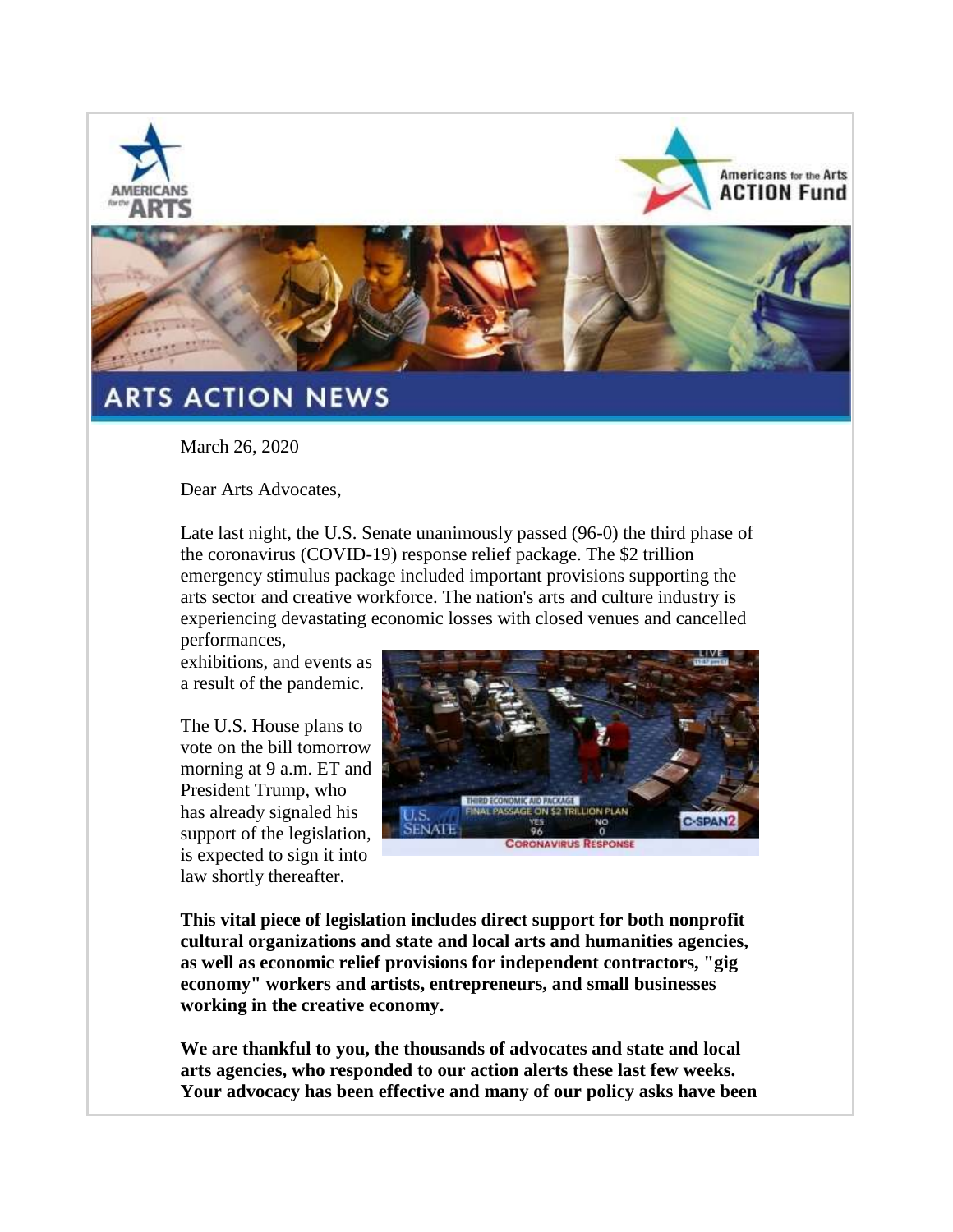**addressed. But we know it's not enough and Treasury Secretary Mnuchin acknowledged yesterday at a press conference that he thought this legislation was just a three-month economic solution to help workers and affected industries.**

Specifically, the bill includes the following arts-related items to address the continuing damage caused by the COVID-19 virus:

**Federal Arts Funding** (Note: This is a supplement to their annual appropriations)

- \$75 million for the National Endowment for the Arts
- \$75 million for the National Endowment for the Humanities
- Special note: Congress accepted our ask to waive matching grant requirements and to waive the requirement for grants to be projectspecific. **All these new fast-track grants will be for general operating support with no match.**
- \$75 million for the Corporation for Public Broadcasting
- \$50 million for the Institute of Library and Museum Sciences
- \$25 million for the Kennedy Center
- \$7.5 million for the Smithsonian

## **Community Development Block Grants, Small Business Administration, and Unemployment Insurance**

- \$5 billion for Community Development Block Grants to cities and counties. Arts groups should work directly with their mayors and local economic development offices for grant support.
- \$350 billion for Small Business Administration (SBA) emergency loans of up to \$10 million for small businesses—including nonprofits (with less than 500 employees), sole proprietors, independent contractors, and self-employed individuals (like individual artists) to cover payroll costs, mortgage/rent costs, utilities, and other operations. These loans can be forgiven if used for those purposes. This new eligibility has been a key element of the CREATE Act we've been pursuing;
- \$10 billion for Emergency Economic Injury Disaster Loans (EIDL) for loans up to \$10,000 for small businesses and nonprofits to be used for providing paid sick leave for employees, maintaining payroll, mortgage/rent payments, and other operating costs;
- Expanded Unemployment Insurance (UI) that includes coverage for furloughed workers, freelancers, and "gig economy" workers. The bill also increases UI payments by \$600/week for four months, in addition to what one claims under a state unemployment program.